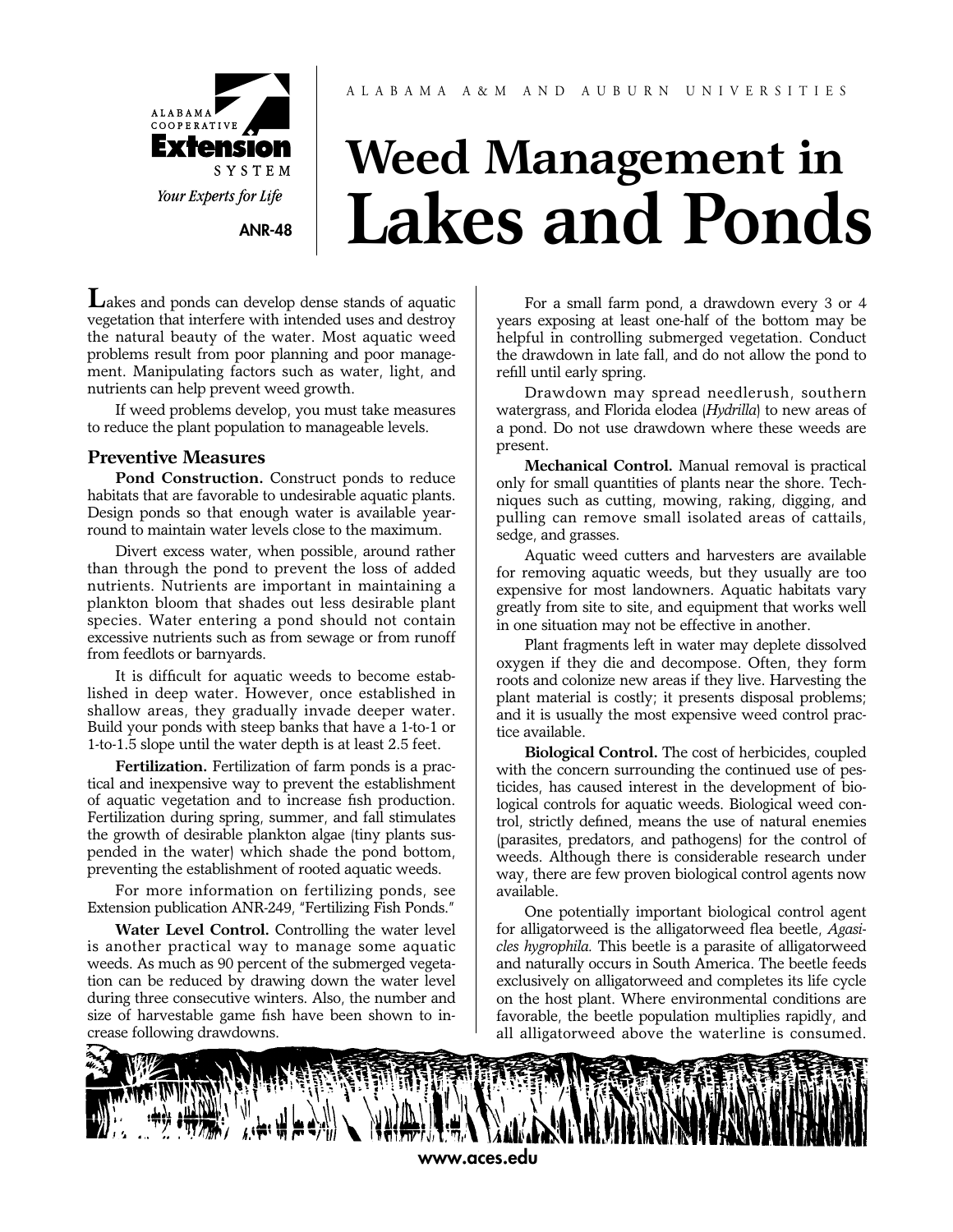Beetles then move to other alligatorweed-infested areas.

The alligatorweed flea beetle has been used to control alligatorweed in Louisiana, Georgia, and northern Florida. Freezing, excessively high temperatures (90 degrees F and above), insecticides, and flooding have hindered successful establishment of the beetles.

The grass carp or white amur, *Ctenopharyngodon idella*, is another important biological control agent. This fish, a native of Russian and Chinese rivers, was imported into the United States in 1963 and evaluated as a potential food fish and aquatic weed control agent. It was evident from the start that grass carp showed potential to control most submerged and some floating aquatic weeds in ponds.

Grass carp are related to the common carp but differ significantly in several important characteristics. Grass carp feed on aquatic plants and, unlike common carp, do not disturb bottom sediments that muddy the pond. Grass carp will not disrupt the spawning of bass and bream. Also, grass carp require running water to spawn and will not spawn in ponds or other standing waters.

Grass carp are capable of eating two to three times their own weight in aquatic plants each week and may gain 5 to 10 pounds in a single year. Stocked in the correct numbers in ponds, they control filamentous algae, submerged plants, floating duckweeds, and water fern. Compared to commonly used mechanical and chemical systems of aquatic weed control, the use of grass carp is relatively inexpensive and provides long-lasting control.

Grass carp are spawned artificially and sold by commercial fish dealers throughout the state. Fingerlings (8 to 12 inches) for stocking ponds are usually available year-round. For more information on grass carp use, see Extension publication ANR-452, "Using Grass Carp for Controlling Weeds in Alabama Ponds."

Watermeal has been successfully controlled using a tropical African fish called tilapia. Tilapia die at water temperatures below 50 degrees F, so their use is restricted to May through October. Stock 15 pounds of male and female tilapia per acre during May or June. Reproduction usually adds sufficient numbers to control watermeal during one season. A diquat herbicide application in combination with tilapia helps control more serious problems. Stocking tilapia in successive years may also be necessary. In ponds with bass, stock tilapia larger than 5 inches so the bass will not eat them.

**Chemical Control.** Several herbicides are effective in controlling aquatic weeds. Before using a herbicide, identify the weed correctly so that the proper herbicide is matched to the particular weed problem. Aquatic plants that cause weed problems are divided into four groups: algae, floating, submerged, and emergent.

*Algae* are small, usually microscopic plants lacking leaves, roots, and stems. These plants consist of only one cell, a group of cells called a colony, or a chain of cells called a filament. Algae may grow freely suspended in the water (plankton), floating at the water surface (pond scum), or attached or unattached to the bottom.

*Floating weeds,* such as duckweeds and water hyacinth, have leaves and stems above the water surface and roots suspended below. They are usually freefloating.

*Submerged weeds* are usually rooted to the bottom and often extend up to the water surface. Common weeds in this group are pondweeds, coontail, and watermilfoil.

*Emergent weeds,* such as cattails, alligatorweed, and smartweed, usually occur on or near the shore and in shallow water areas. They are rooted in the bottom, and their leaves and/or stems extend above the water surface. This group includes weeds growing around pond or lake margins.

Responsible and effective use of aquatic herbicides requires careful consideration of many factors. The most important factor is the safety of the people using the treated water. Contamination of domestic water supplies or a failure to observe proper precautions in water-use restrictions may result in health hazards. Also consider water use by farm animals, wildlife, fish, and waterfowl before using a herbicide (Table 1). The label on the herbicide container can provide you with specific information on the proper use of the chemical.

As dead aquatic plants decay, dissolved oxygen in the surrounding water is used in the process. If large numbers of plants are killed with one treatment, dissolved oxygen in the water may be reduced so severely that fish and other aquatic organisms die. It is usually desirable to treat only a portion of a weed problem at a time and allow the body of water to recover lost oxygen before continuing with subsequent treatments.

The possibility of low oxygen becomes more serious during the summer when the water is warm. If possible, deal with weed problems in the spring when water temperatures are between 70 and 80 degrees F.

#### **Herbicides Used in Water**

The following is a brief description of herbicides that can be used to control aquatic weeds. More information on these herbicides can be found in Tables 2 and 3. Always read the product label for application methods, specific rates, and weeds controlled.

#### *Chelated Copper Compounds (Cutrine Plus, Nautique, Clearigate, Komeen, Captain, K-Tec, Algae Pro)*

Chelated copper compounds are materials that contain copper complexed with organic molecules. Compounds of this type are more stable in water and generally provide longer-lasting weed control. Chelated copper compounds are contact materials that are especially effective on algae.

There are several advantages to using chelated compounds—they are somewhat less toxic to fish, less corrosive to application equipment, and have almost no water-use restrictions. Liquid and granular formulations that allow the use of different types of application equipment are available. However, they are considerably more expensive than copper sulfate.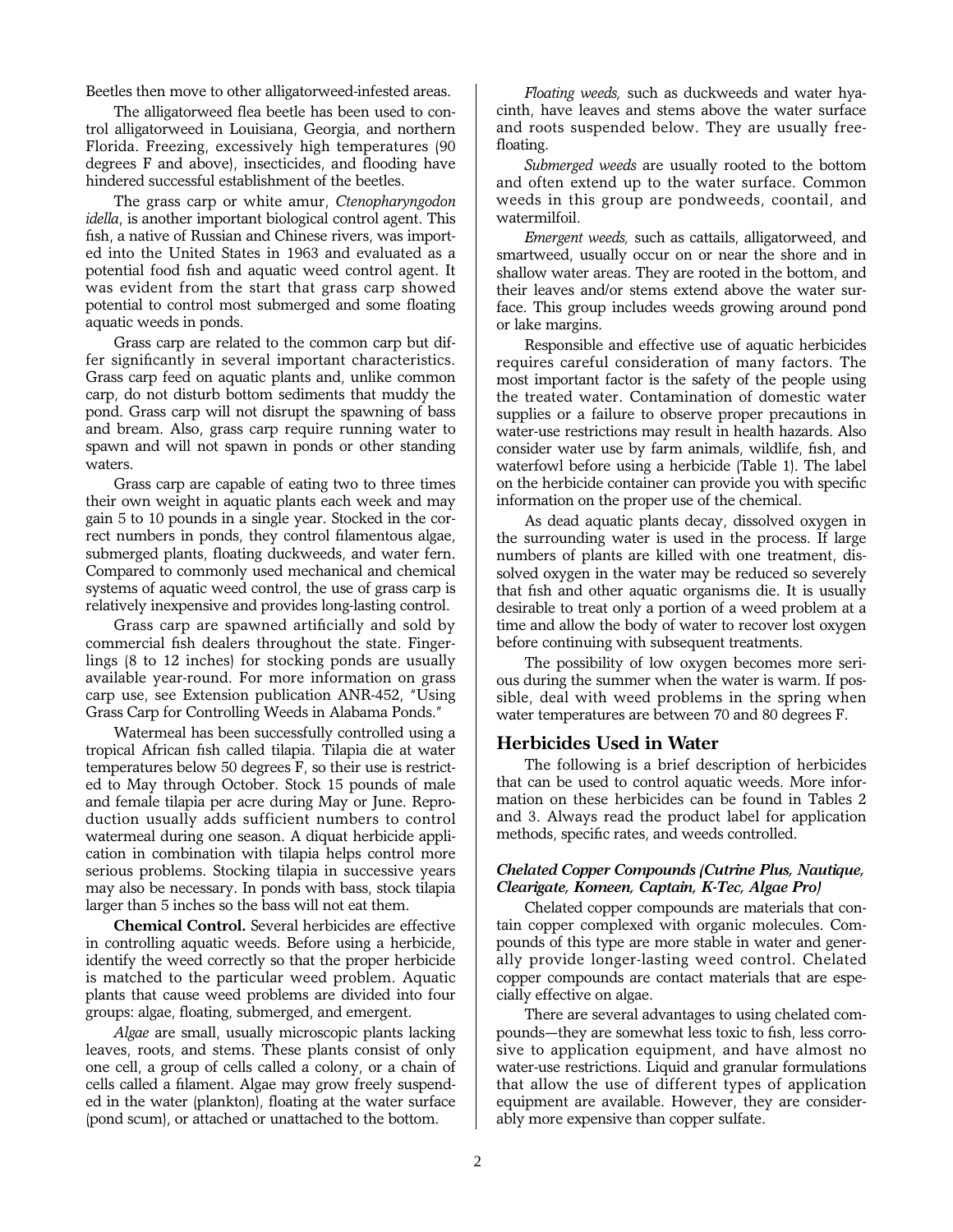#### *Copper Sulfate (Various Trade Names)*

Copper sulfate is an inorganic material that controls most algae. Copper sulfate is a contact herbicide. Its effectiveness is determined by the alkalinity of the water. This material is frequently available in "snow" or powder form. It is very corrosive to steel, and it is irritating to the eyes.

In water of low alkalinity (less than 50 parts per million [ppm]), the treatment rate needed to kill algae may be toxic to fish. On the other hand, treatments in water of high alkalinity (more than 200 ppm) may not be effective. A good rule of thumb is to use 0.1 ppm copper sulfate for every 10 ppm alkalinity and reduce this amount by 20 percent.

Using copper sulfate to kill algae will reduce the amount of oxygen in a pond, and this could kill fish. Eliminating the source of nutrients or managing the oxygen problem with aeration is often better than killing algae. If algae continues to be a problem, look for a source of excess nutrients that feed the algae.

#### *Diquat (Reward LA, Weedtrine-D)*

Diquat is a contact herbicide that is available only in a liquid formulation. It is effective in controlling the top growth of submerged weeds when it is injected uniformly below the water surface. Free-floating weeds such as duckweeds can be controlled when treated with diquat and an approved nonionic surfactant.

Because diquat is rapidly tied up by clay particles or organic matter in water, use this herbicide only in clear, nonmuddy water. Diquat is frequently mixed with copper chelated compounds or endothall (Aquathol) to broaden the variety of aquatic weeds controlled. See Table 1 for the water-use restrictions associated with the use of diquat-treated water.

#### *Endothall (Aquathol, Hydrothol)*

Endothall is a contact herbicide that is available in a liquid or granular form. This herbicide is effective in controlling many submerged weeds when uniformly injected below the water surface. This herbicide works best in the spring after weed growth develops and the water temperature is about 65 degrees F. See Table 1 for the appropriate water-use restrictions.

#### *Fluridone (Sonar, Avast!)*

Fluridone is a translocated herbicide that controls many submerged and emerged aquatic weeds. The liquid form of this herbicide can be sprayed on the water surface or injected below the water surface. The granular form is spread on the water surface.

Apply fluridone during the spring or summer to still bodies of water with little or no outflow. Fluridone has some irrigation water restrictions and may injure marginal shore plants or trees.

#### *Glyphosate (Rodeo, AquaNeat, AquaPro, AquaStar, Aquamaster, Eagre, Glypro)*

Glyphosate is a translocated, foliar-applied herbicide that controls many rooted, floating, and emerged aquatic weeds. Glyphosate used in aquatic situations requires the addition of an approved nonionic surfactant. The use rate of glyphosate and the time of application depend on the target weed species.

#### *2,4-D (Various Trade Names)*

The herbicide 2,4-D is a selective, translocated material that is effective in controlling some aquatic broad-leafed weeds. Many different products contain 2,4-D, but only a limited number of them can be used in aquatic situations.

This herbicide is available in granular and liquid forms. The granular form is relatively nontoxic to fish and controls many submerged aquatic weeds. The liquid forms of this herbicide generally control plants with aerial or submersed plant parts, and the liquid ester forms are generally **more toxic** to fish than the other forms.

Read the herbicide label carefully for all appropriate water-use restrictions.

### **Application and Calibration Methods**

Proper application of herbicides is just as important as selecting the correct chemical to control the weed problem. Apply most aquatic herbicides in the spring when plants are young and growing rapidly. Herbicide penetration and translocation are usually at a maximum before the plant reaches maturity. Information on proper herbicide application is usually given on the product label.

**Acre-feet.** Most aquatic herbicide labels give their application rates in terms of the amount to apply per acre-foot of water. To determine the number of acrefeet in a lake or pond, first determine its average depth by measuring depth at regular intervals in an imaginary line projected along the long axis (shallow end to deep end) of the pond. Multiply the area of the pond (in acres) by the average depth (in feet) to find the total number of acre-feet to be treated.

**ppm.** Some aquatic herbicides list the quantity to be applied in the final concentration of the pond water in parts per million. This quantity may refer to the commercial product or the active ingredient within the product. Consult the product label for this information. To find ppm on a weight basis, use the following formula:

- $W = A x D x C x 2.72$ , where
- W = number of pounds of herbicide product required
- $A = \text{area of the water surface in acres}$
- $D$  = average depth in feet
- $C = final concentration desired in ppm$

The method for applying an aquatic herbicide depends on the material being used and the weed to be controlled. Apply liquid herbicides by injecting or metering them into the water behind a boat. Apply granular products by hand or by using a hand-cranked spreader from the bank or from a boat.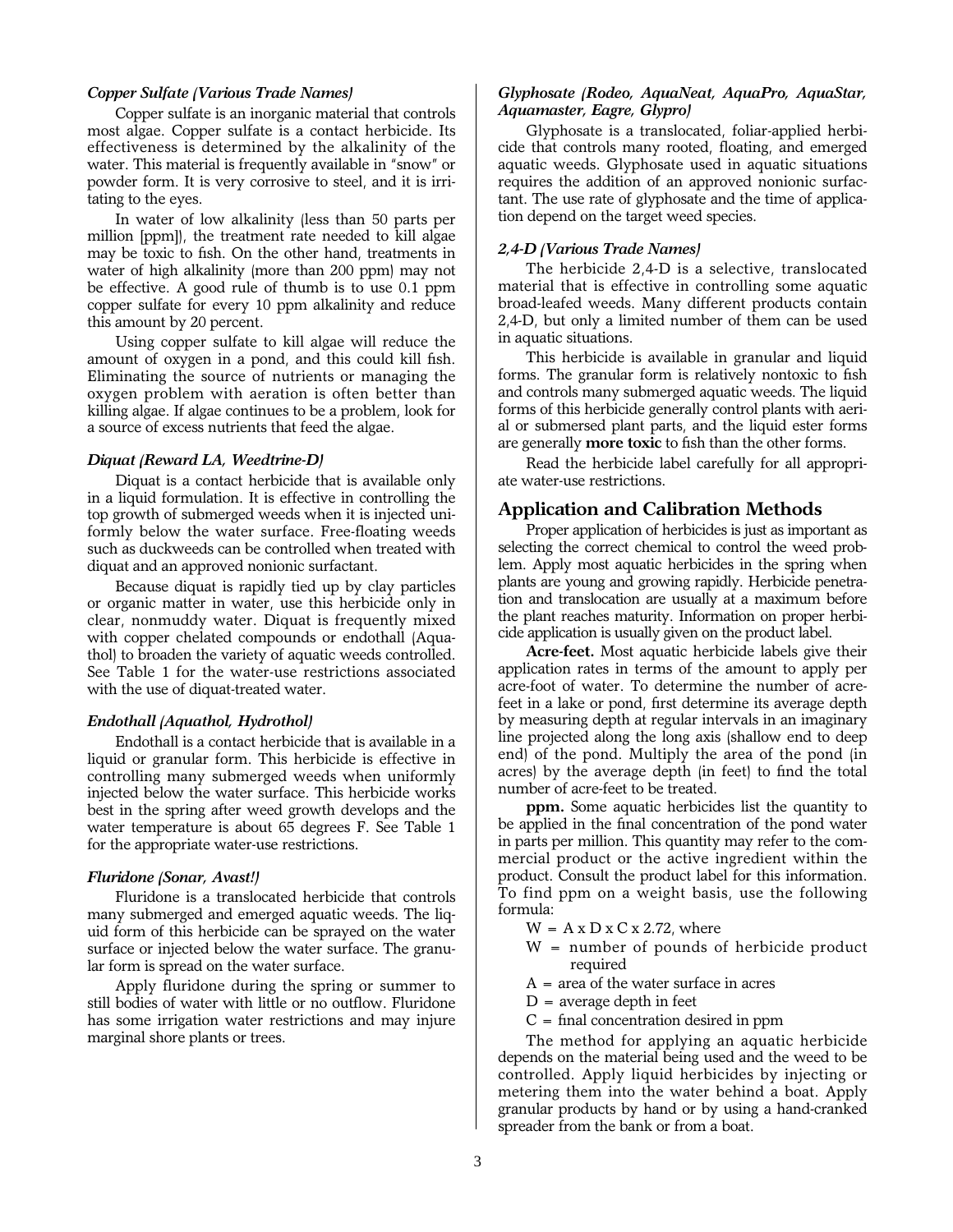Soluble crystals (copper sulfate) can be put in burlap bags and either suspended or dragged through the water until they dissolve. Some of the suggested treatments require that the herbicide be sprayed directly over the plant or on the water surface. Herbicides can be applied with pump-type backpack sprayers or motorized sprayers operated from boats.

**Surfactant and Carriers.** The leaves of many floating and emerged aquatic plants have thick, waxy coatings that cause water-soluble herbicides to bead on the surface and reduce the exposure of the plant to the herbicide. Adding a small amount of a detergentlike substance, called a surfactant, to the herbicide-water solution promotes spreading of the solution and provides better coverage of the plant surfaces.

When oil-soluble herbicides (such as 2,4-D esters or oil-soluble amines) are mixed with water, use an emulsifying agent and constantly agitate the mixture to prevent separation of the oil and water. This mixture (emulsion) should have a milky appearance.

## **Integrated Management Systems**

Frequently, two or more recommended methods of weed prevention or control used together will provide more effective results at a lower cost than any of the methods used alone.

For example, the combination of a water drawdown and a herbicide application on exposed submerged-type vegetation followed by a refilling and introduction of grass carp at a low stocking density may rid a pond of a serious weed problem and prevent its reoccurrence.

The management systems possible for any given pond are too numerous to discuss here. Therefore, to arrive at the best system for a specific situation in a pond or lake, seek advice from an aquatic weed specialist.

## **Table 1.** Water-Use Restrictions for Various Herbicides

|                           |                                            | Number of Days Restricted After Application |               |          |            |  |
|---------------------------|--------------------------------------------|---------------------------------------------|---------------|----------|------------|--|
| Herbicide                 | <b>Drinking</b>                            | Fishing                                     | Stockwatering | Swimming | Irrigation |  |
| Copper sulfate            |                                            |                                             |               |          |            |  |
| Chelated copper compounds |                                            |                                             |               |          | $* *$      |  |
| Diquat                    |                                            |                                             |               |          | $3***$     |  |
| Endothall                 | 14                                         |                                             | 14            |          | $14*$      |  |
| $2,4$ -D                  |                                            |                                             | *.            |          | *          |  |
| Fluridone                 | Not within<br>$\frac{1}{4}$ mile of intake |                                             |               |          | 30         |  |
| Glyphosate                | Not within<br>$\frac{1}{2}$ mile of intake |                                             |               |          |            |  |

\*Varies with formulation and rate used; read label.

\*\*Restricted for some plants; read label.

\*\*\* Irrigation of food crops—5 days.

#### **Table 2.** Herbicides and Treatment Rates for the Control of Some Common Aquatic Weeds

| Weed Type<br>and Specific Weeds | Herbicide                       | Active Ingredient<br>or Rate of<br>Concentration | Remarks                                                                                                                                                                                                                                                                                                                                                     |
|---------------------------------|---------------------------------|--------------------------------------------------|-------------------------------------------------------------------------------------------------------------------------------------------------------------------------------------------------------------------------------------------------------------------------------------------------------------------------------------------------------------|
|                                 |                                 |                                                  |                                                                                                                                                                                                                                                                                                                                                             |
| Algae<br>Planktonic algae       | copper<br>sulfate               | $0.25$ to 1 ppm                                  | Use 0.1 ppm copper sulfate per 10 ppm<br>alkalinity minus 20 percent. Use low rates<br>in acid water (low alkalinity) and high rates<br>in alkaline water (high alkalinity). Apply<br>snow or powder at early stages of growth<br>on a clear day. Apply by any method that<br>gives rapid and uniform dispersion.<br><b>EXCESS COPPER IS TOXIC TO FISH.</b> |
|                                 | chelated<br>copper<br>compounds | See label.                                       | Use rate depends on the alkalinity of the<br>water. Dilute concentrate with water in a<br>ratio of at least 9 to 1, and apply uniformly.<br>Make application on a clear day. EXCESS<br><b>COPPER IS TOXIC TO FISH.</b>                                                                                                                                      |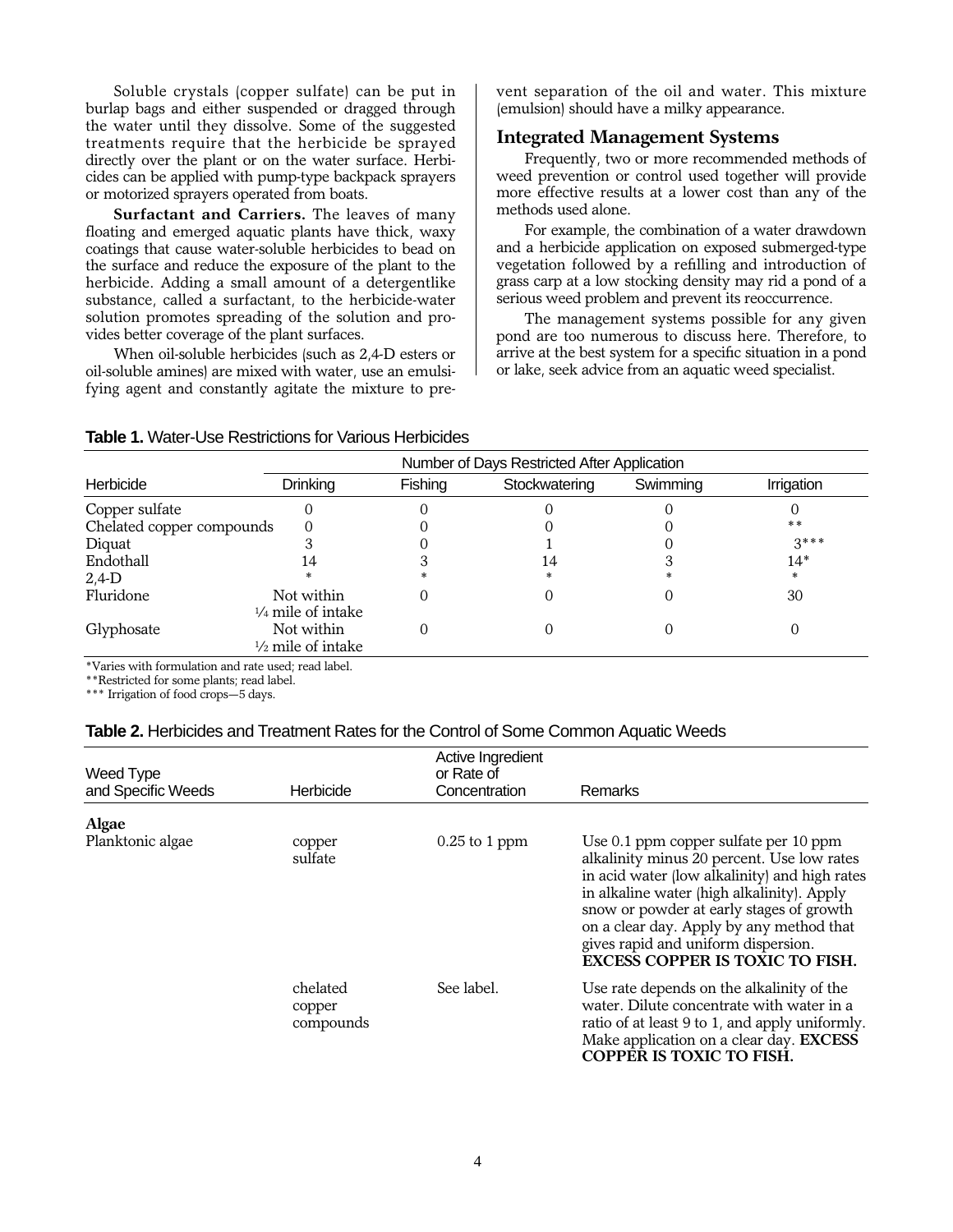|                                                                                                               |                                                                                                                                         | Active Ingredient                                                  |                                                                                                                                                                                                                                                                |
|---------------------------------------------------------------------------------------------------------------|-----------------------------------------------------------------------------------------------------------------------------------------|--------------------------------------------------------------------|----------------------------------------------------------------------------------------------------------------------------------------------------------------------------------------------------------------------------------------------------------------|
| Weed Type                                                                                                     | Herbicide                                                                                                                               | or Rate of<br>Concentration                                        | Remarks                                                                                                                                                                                                                                                        |
| and Specific Weeds                                                                                            |                                                                                                                                         |                                                                    |                                                                                                                                                                                                                                                                |
| Filamentous Algae<br>Pithophora,<br>Rhizoclonium,<br>Chadophora,<br>Hydrodictyon,<br>Oedogonium,<br>Spirogyra | copper<br>sulfate                                                                                                                       | $0.5$ to $2$ ppm                                                   | Use 0.5 to 1 ppm in water of low alkalinity<br>and 1 to 2 ppm in water of high alkalinity.<br>Break up floating mats of algae before<br>treatment. EXCESS COPPER IS TOXIC<br>TO FISH.                                                                          |
|                                                                                                               | chelated<br>copper<br>compounds                                                                                                         | See label.                                                         | See remarks for chelated copper com-<br>pounds above. Break up floating mats of<br>algae before treatment. EXCESS COP-<br>PER IS TOXIC TO FISH.                                                                                                                |
|                                                                                                               | diquat<br>REWARD LA<br>WEEDTRINE-D<br>endothall<br>HYDROTHOL 191 3 to 11 lb./A.ft.                                                      | 1 to 2 gal./sA.<br>$0.5$ to 1.5 ppm                                | Controls Pithophora and Spirogyra. Make<br>application to ponds or lakes with little or<br>no outflow of water. See Table 1 for water-<br>use restrictions. Check the label for appli-<br>cation instructions.                                                 |
| Chara and<br>Nitella                                                                                          | copper<br>sulfate                                                                                                                       | 1 to 3 ppm                                                         | Same as for planktonic algae. EXCESS<br>COPPER IS TOXIC TO FISH.                                                                                                                                                                                               |
|                                                                                                               | chelated<br>copper<br>compounds<br><b>CUTRINE PLUS</b><br><b>CUTRINE PLUS GRANULAR</b><br>endothall<br>HYDROTHOL 191 3 to 11 lbs./A.ft. | See label.                                                         | Distribute granular formulation uniformly<br>over infested area when plants are young.<br>When applying the liquid form, dilute<br>with water in ratio of at least 9 to 1.<br><b>EXCESS COPPER IS TOXIC TO FISH.</b>                                           |
| <b>Submerged Plants</b>                                                                                       |                                                                                                                                         |                                                                    |                                                                                                                                                                                                                                                                |
| Pondweed<br>Naiad<br>Coontail<br>Elodea<br>Watermilfoil                                                       | diquat<br><b>REWARD LA</b><br>WEEDTRINE-D                                                                                               | 2 to 4 lb. ai/s.A.<br>1 to 2 gal./s.A.<br>5 to 10 gal./s.A.        | Apply early in the season by pouring<br>directly into water in strips 40 feet apart.<br>Late in season when weeds have reached<br>water surface, pour in strips 20 feet apart<br>or inject. Diquat will not work in muddy<br>water. Also controls bladderwort. |
| Pondweed<br>Naiad<br>Coontail<br>Watermilfoil                                                                 | endothall<br><b>AQUATHOL K</b><br>AQUATHO SUPER K4.4 to 17.6 lb./A.ft.<br>AQUATHOL 10G 13 to 108 lb./A. ft.                             | 1 to 4 ppm<br>0.6 to 2.6 gal./s.A.                                 | Inject below the surface of standing water,<br>or broadcast over the weed-infested area.<br>Rate depends on weed species and method<br>of application. Spot treatment requires<br>higher rates.                                                                |
| Watermilfoil<br>Bladderwort<br>Coontail                                                                       | 2,4-D granular<br><b>AQUA-KLEEN</b><br><b>NAVIGATE</b>                                                                                  | 27 to 54 lb. ai/s.A.<br>100 to 200 lb./s.A.<br>100 to 200 lb./s.A. | Broadcast over weed-infested areas when<br>plants are actively growing. Rate depends<br>on weeds to be controlled, depth of water,<br>and species.                                                                                                             |
| Watermilfoil<br>Coontail<br>Elodea<br>Bladderwort<br>Fanwort<br>Naiad<br>Pondweed<br>Hydrilla                 | fluridone<br>SONAR 4AS<br>SONAR SRP<br>AVAST!<br><b>AVAST! SRP</b>                                                                      | 45 to 90 ppm<br>See label.<br>See label.<br>See label.             | Use rate depends on water depth and type<br>of reservoir. See Table 1 for water-use<br>restrictions.                                                                                                                                                           |
| <b>Floating Plants</b>                                                                                        |                                                                                                                                         |                                                                    |                                                                                                                                                                                                                                                                |
| Duckweed<br>Water hyacinth                                                                                    | diquat<br>REWARD LA<br>WEEDTRINE-D                                                                                                      | 1 to 2 lb. ai/s.A.<br>0.5 to 1 gal./s.A.<br>2.5 to 5 gal./s.A.     | Use low to medium rate for all labeled<br>floating weeds except duckweed in spray<br>volume of 150 to 200 gallons of water plus<br>1 pint of surfactant. Use the high rate in a                                                                                |

# **Table 2.** Herbicides and Treatment Rates for the Control of Some Common Aquatic Weeds (contd.)

spray volume of 50 to 150 gallons of water

per acre.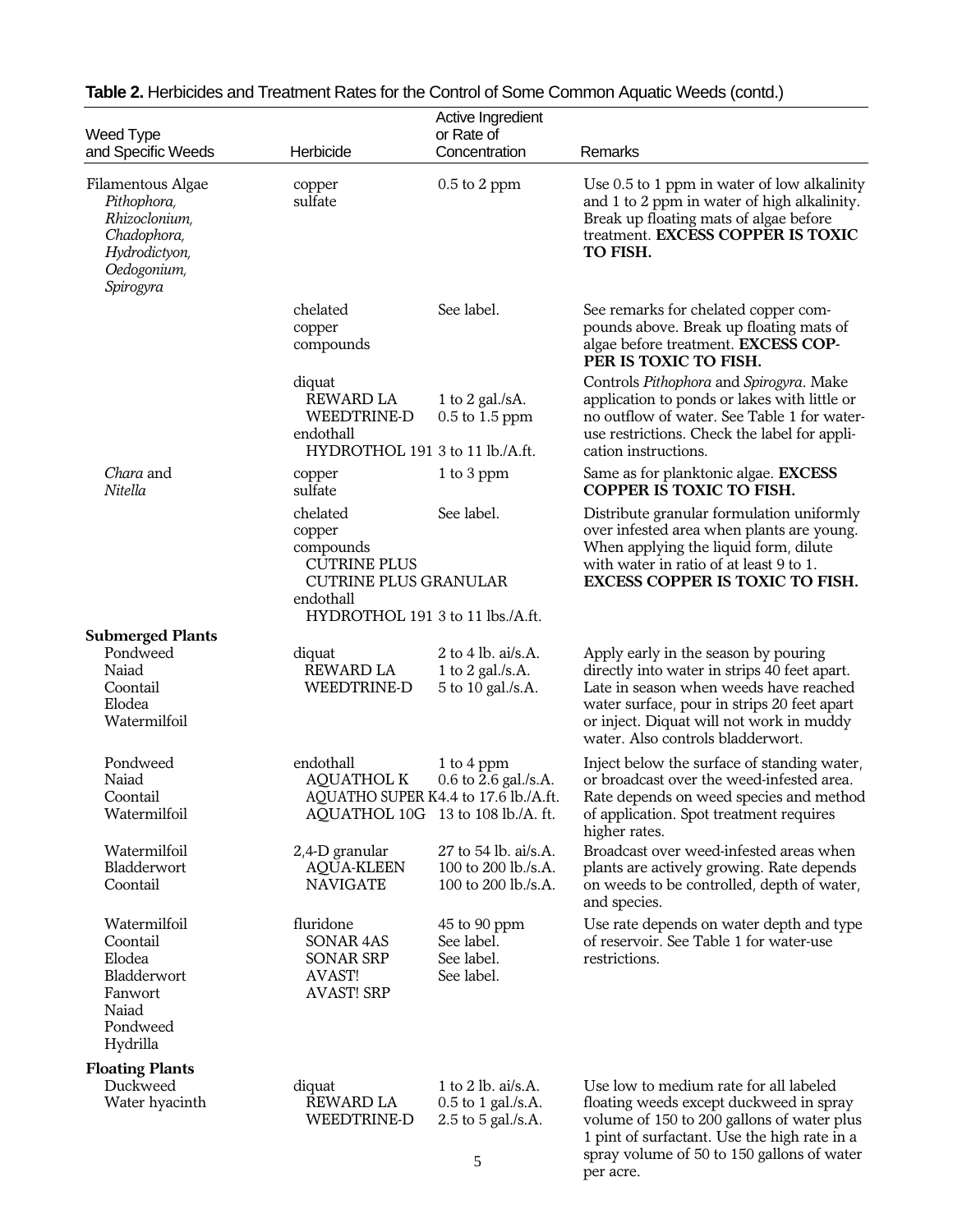| Weed Type<br>and Specific Weeds                                                                     | Herbicide                                                       | Active Ingredient<br>or Rate of<br>Concentration                          | Remarks                                                                                                                                                                                                                                                                                |
|-----------------------------------------------------------------------------------------------------|-----------------------------------------------------------------|---------------------------------------------------------------------------|----------------------------------------------------------------------------------------------------------------------------------------------------------------------------------------------------------------------------------------------------------------------------------------|
| Water hyacinth<br>Duckweed                                                                          | $2,4$ -D<br>(amine or ester)                                    | See label.                                                                | Apply with good coverage of foliage while<br>plants are actively growing.                                                                                                                                                                                                              |
| Duckweed                                                                                            | fluridone<br><b>SONAR AS</b><br><b>AVAST!</b>                   | See label.                                                                | Apply as a surface application at the<br>labeled rate.                                                                                                                                                                                                                                 |
| <b>Emergent Plants</b><br>Alligatorweed<br>Arrowhead<br>Spikerush<br>Waterlily                      | fluridone<br>AVAST! or SONAR A.S.<br><b>AVAST! or SONAR SRP</b> | See label.                                                                | See comments for fluridone under the Sub-<br>merged Plants section.                                                                                                                                                                                                                    |
| Alligatorweed<br>Spatterdock<br>Waterlily<br>Waterwillow<br>Buttonbush                              | glyphosate<br>RODEO, OTHERS 6 pt./s.A.<br>4 lb. ae/gal.         | $3$ lb. ae/s.A.                                                           | Apply when most plants are in full bloom.<br>Repeat application is required for alligator-<br>weed control.                                                                                                                                                                            |
| Water primrose<br>Watershield<br>Arrowhead<br>Waterlily<br>Spatterdock<br>Waterwillow<br>Buttonbush | $2,4$ -D<br>(ester, amine,<br>granular)                         | See label.                                                                | Apply when leaves are fully developed<br>above the waterline and plants are actively<br>growing. Thorough wetting of foliage is<br>essential when applying the liquid spray.<br>Use low pressure, large nozzle, and spray<br>thickener. Granules are more effective on<br>waterlilies. |
| <b>Marginal Plants</b>                                                                              |                                                                 |                                                                           |                                                                                                                                                                                                                                                                                        |
| Cattails                                                                                            | diquat<br>REWARD LA<br><b>WEEDTRINE</b>                         | 2 lb. ai/100 gal. spray<br>1 gal./100 gal. spray<br>5 gal./100 gal. spray | For top kill, apply 100 gallons of spray solu-<br>tion plus 1 pint of aquatically approved non-<br>ionic surfactant per acre. Thorough wetting of<br>foliage is essential. Make application before<br>flowering, and repeat treatment as necessary.                                    |
| Willowtree<br>Buttonbush<br>Cattails<br>Cutgrass<br>Torpedograss<br>Maidencane<br>Phragmites        | glyphosate<br>RODEO, OTHERS                                     | See label.                                                                | Rates vary according to target weeds and<br>method of application. Generally, weeds<br>should be treated when they are in full<br>bloom. See appropriate application instruc-<br>tions.                                                                                                |

# **Table 2.** Herbicides and Treatment Rates for the Control of Some Common Aquatic Weeds (contd.)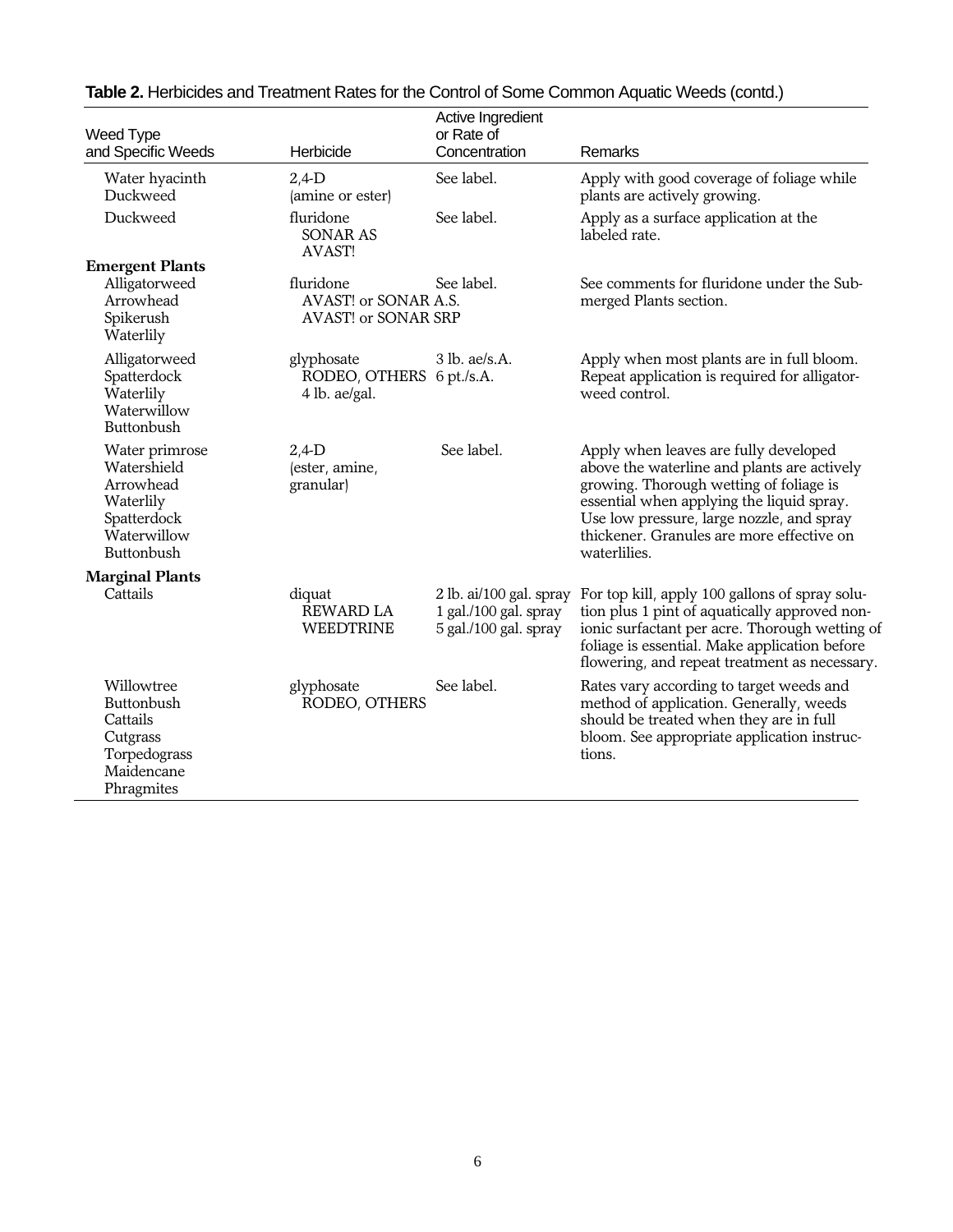|                         |                                |                            | <b>Aquatic Herbicides</b> |                     |                          |                               |
|-------------------------|--------------------------------|----------------------------|---------------------------|---------------------|--------------------------|-------------------------------|
| Aquatic                 | Copper                         |                            |                           |                     |                          |                               |
| Group                   | Sulfate,                       |                            |                           |                     |                          |                               |
| and Weed                | Complexes                      | $2, 4-D$                   | diquat                    | endothall           | fluridone                | glyphosate                    |
|                         | (various)                      | (various)                  | (various)                 | (various)           | (various)                | (various)                     |
| <b>Algae</b>            |                                |                            |                           |                     |                          |                               |
| Planktonic              | E                              | ${\bf P}$                  | ${\bf P}$                 |                     | ${\bf P}$                | $\mathbf P$                   |
| Filamentous             | $\overline{E}$                 | ${\bf P}$                  | G                         | ${\bf G}$           | ${\bf P}$                | ${\bf P}$                     |
| Chara                   | $\mathbf E$                    | ${\bf P}$                  | G                         | G                   | ${\bf P}$                | $\mathbf P$                   |
| Nitella                 | E                              | $\mathbf{P}$               | G                         | $\mathbf G$         | ${\bf P}$                | $\overline{P}$                |
| <b>Floating Weeds</b>   |                                |                            |                           |                     |                          |                               |
| Watermeal               | $\mathbf P$                    | ${\bf P}$                  | ${\bf P}$                 |                     | $F-G$                    | ${\bf P}$                     |
| Duckweeds               | $\mathbf{P}$                   | G <sup>2</sup>             | $\mathbf G$               | ${\bf P}$           | E                        | ${\bf P}$                     |
| Water hyacinth          | $\mathbf{P}$                   | ${\bf E}$                  | E                         |                     | $\mathbf{P}$             | $\mathbf{F}$                  |
| <b>Emerged Weeds</b>    |                                |                            |                           |                     |                          |                               |
| Alligatorweed           | $\mathbf P$                    | ${\bf F}$                  | ${\bf P}$                 | ${\bf P}$           | ${\bf G}$                | ${\bf E}$                     |
| American lotus          | $\mathbf P$                    | E                          | ${\bf P}$                 | ${\bf P}$           | $\overline{F}$           | G                             |
| Arrowhead               | $\mathbf P$                    | E                          | G                         | G                   |                          | ${\bf E}$                     |
| <b>Buttonbush</b>       | $\mathbf{P}$                   | E                          | ${\bf F}$                 | $\mathbf P$         | ${\bf P}$                | $\mathbf G$                   |
| Waterlily               | $\mathbf P$                    | ${\bf E}$                  | ${\bf P}$                 | $\mathbf{P}$        | E                        | $\mathbf E$                   |
| Frogbit                 | $\mathbf P$                    | E                          | E                         |                     |                          |                               |
| Other grasses           | $\mathbf P$                    | ${\bf P}$                  | $\mathbf{F}$              | P                   | F                        | Ε                             |
| Pickerelweed            | $\mathbf{P}$                   | G                          | G                         |                     | $\mathbf P$              | $\overline{F}$                |
| Sedges & rushes         | $\mathbf P$                    | F                          | $\mathbf F$               | ${\bf P}$           | ${\bf P}$                | $\mathbf G$                   |
| Slender spikerush       | $\mathbf P$                    |                            | G                         |                     | $\mathbf G$              | ${\bf P}$                     |
| Smartweed               | $\mathbf{P}$                   | $\mathbf E$                | ${\bf F}$                 |                     | ${\bf F}$                | $\mathbf E$                   |
| Spatterdock             | $\mathbf{P}$                   | E                          | $\mathbf{P}$              | ${\bf P}$           | E                        | $G-E$                         |
| Southern watergrass     | $\mathbf P$                    | ${\bf P}$                  |                           |                     | G                        | ${\bf E}$                     |
| Watershield             | $\mathbf{P}$                   | E                          | $\mathbf{P}$              |                     | G                        | $\mathbf G$                   |
| Water pennywort         | $\mathbf{P}$<br>$\mathbf{P}$   | $\mathbf G$<br>$\mathbf E$ | $\mathbf G$<br>${\bf F}$  | ${\bf P}$           | ${\bf P}$<br>${\bf F}$   | $\mathbf G$<br>$\overline{E}$ |
| Water primrose          |                                |                            |                           |                     |                          |                               |
| <b>Submerged Weeds</b>  |                                |                            |                           |                     |                          |                               |
| Coontail                | $\mathbf P$                    | $\mathbf G$                | ${\bf E}$                 | ${\bf E}$           | ${\bf E}$                | ${\bf P}$                     |
| Egeria                  | $\mathbf{P}$                   | $\mathbf{P}$               | G                         | ${\bf F}$           | ${\bf E}$                | ${\bf P}$                     |
| Elodea                  | $\mathbf{P}$                   |                            | $\overline{E}$            | $\mathbf F$         | E                        | $\mathbf{P}$                  |
| Eurasian watermilfoil   | $\mathbf{P}$<br>$\mathbf{F}^3$ | ${\bf E}$                  | $\overline{E}$            | ${\bf E}$           | E                        | ${\bf P}$                     |
| Hydrilla<br>Naiads      | ${\bf P}$                      | ${\bf P}$<br>$\mathbf F$   | G<br>$\overline{E}$       | G<br>$\overline{E}$ | E<br>E                   | $\mathbf P$<br>$\mathbf{P}$   |
| Parrotfeather           | $\mathbf P$                    | ${\bf E}$                  | $\mathbf E$               | ${\bf E}$           |                          | ${\bf F}$                     |
| Pondweeds               | $\overline{P}$                 | $\overline{P}$             | G                         | $\overline{E}$      | E                        | $\overline{P}$                |
|                         |                                |                            |                           |                     |                          |                               |
| <b>Marginal Weeds</b>   |                                |                            |                           |                     |                          |                               |
| Cattails                | $\, {\bf P}$                   | $\mathbf G$                | $\mathbf G$               | $\overline{P}$      | ${\bf F}$                | ${\bf E}$                     |
| Maidencane              | $\mathbf P$<br>$\mathbf{P}$    | ${\bf P}$<br>${\bf P}$     | $\rm F$<br>$\mathbf{P}$   |                     | ${\bf F}$                | $\mathbf E$<br>$\mathbf G$    |
| Torpedograss<br>Willows | $\mathbf{P}$                   | ${\bf E}$                  |                           |                     | $\mathbf F$<br>${\bf P}$ | E                             |
|                         |                                |                            | $\rm F$                   | $\mathbf P$         |                          |                               |

# **Table 3.** Response of Common Aquatic Weeds to Herbicides

<sup>1</sup>E = excellent control; G = good control; F = fair control; P = poor control (<70%); a blank space indicates weed response not known.  $2$ Ester formulations<br> $3$ Copper complexes only

Adapted from Aquatic Weed Control, Tim R. Murphy, *Extension Agronomist*—*Weed Science*, in *The Georgia Pest Control Handbook,* Cooperative Extension Service, University of Georgia, Athens, Georgia.

#### **Abbreviations**

ae = acid equivalent  $A. ft. = acre foot of water$ <br>  $B = powder$  $s.A. = surface acre of water$   $P = powd$ <br>ai = active ingredient  $A. = acre$  $ai = active ingredient$  $G =$ granules